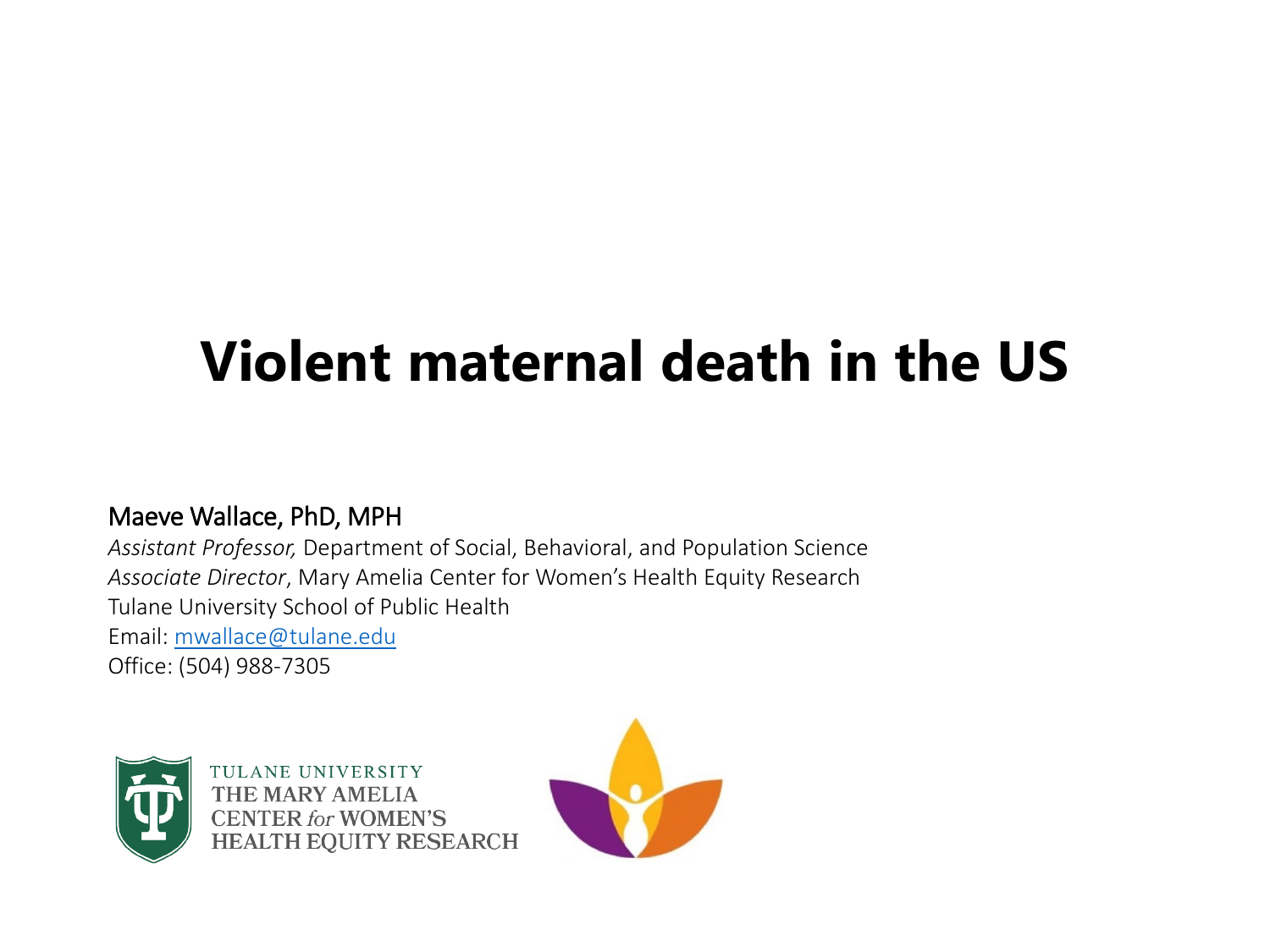## Key point #1

Homicide is a leading cause of death during pregnancy and the postpartum period.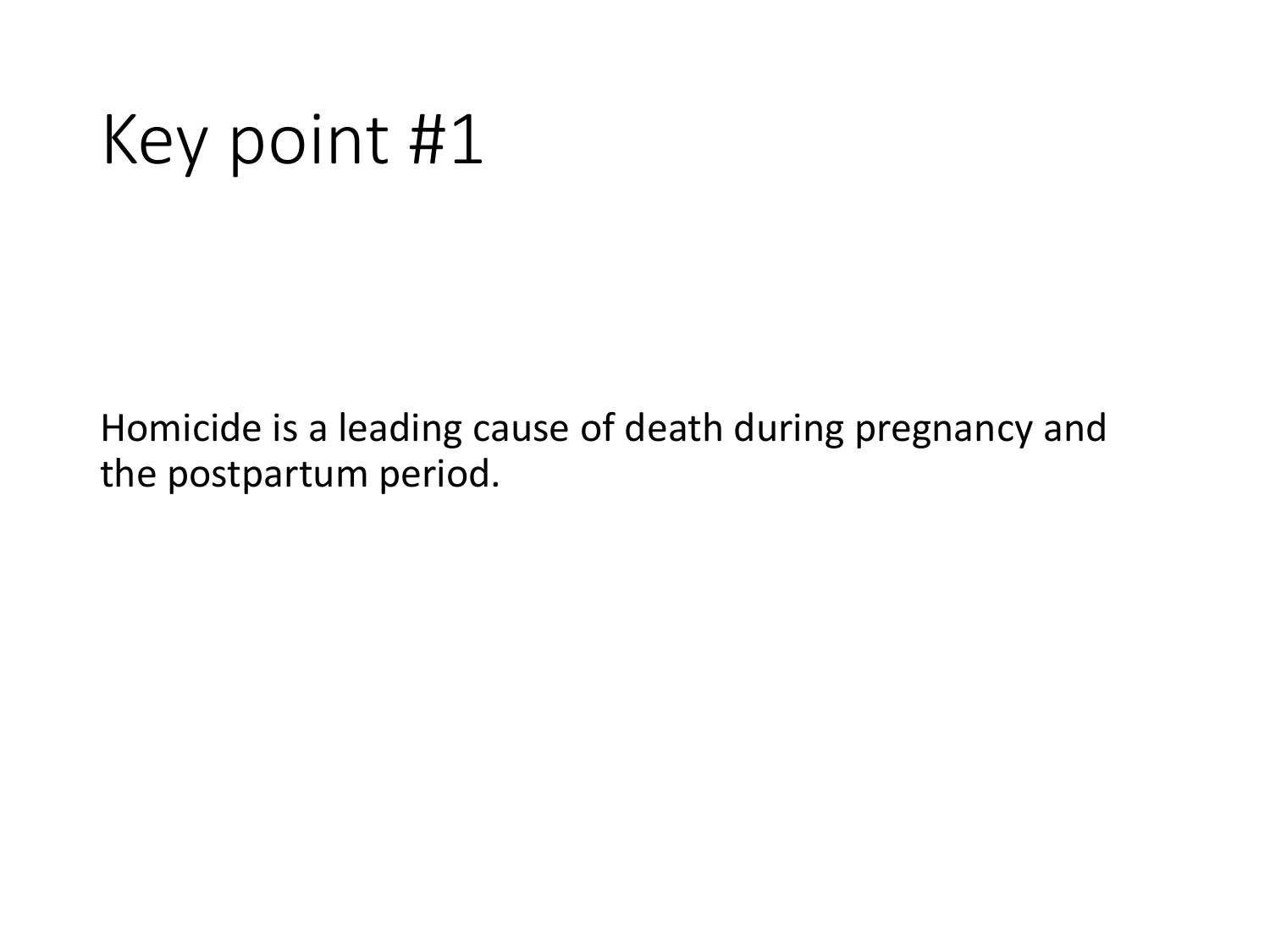Cause-specific mortality rates among women who were pregnant or within 42 days at the time of their death, US 2018-2019.



Source: Wallace M, Gillispie-Bell V, Cruz K, Davis K, Vilda D. Homicide During Pregnancy and the Postpartum Period in the United States, 2018-2019. Obstet Gynecol. 2021 Nov 1;138(5):762-769.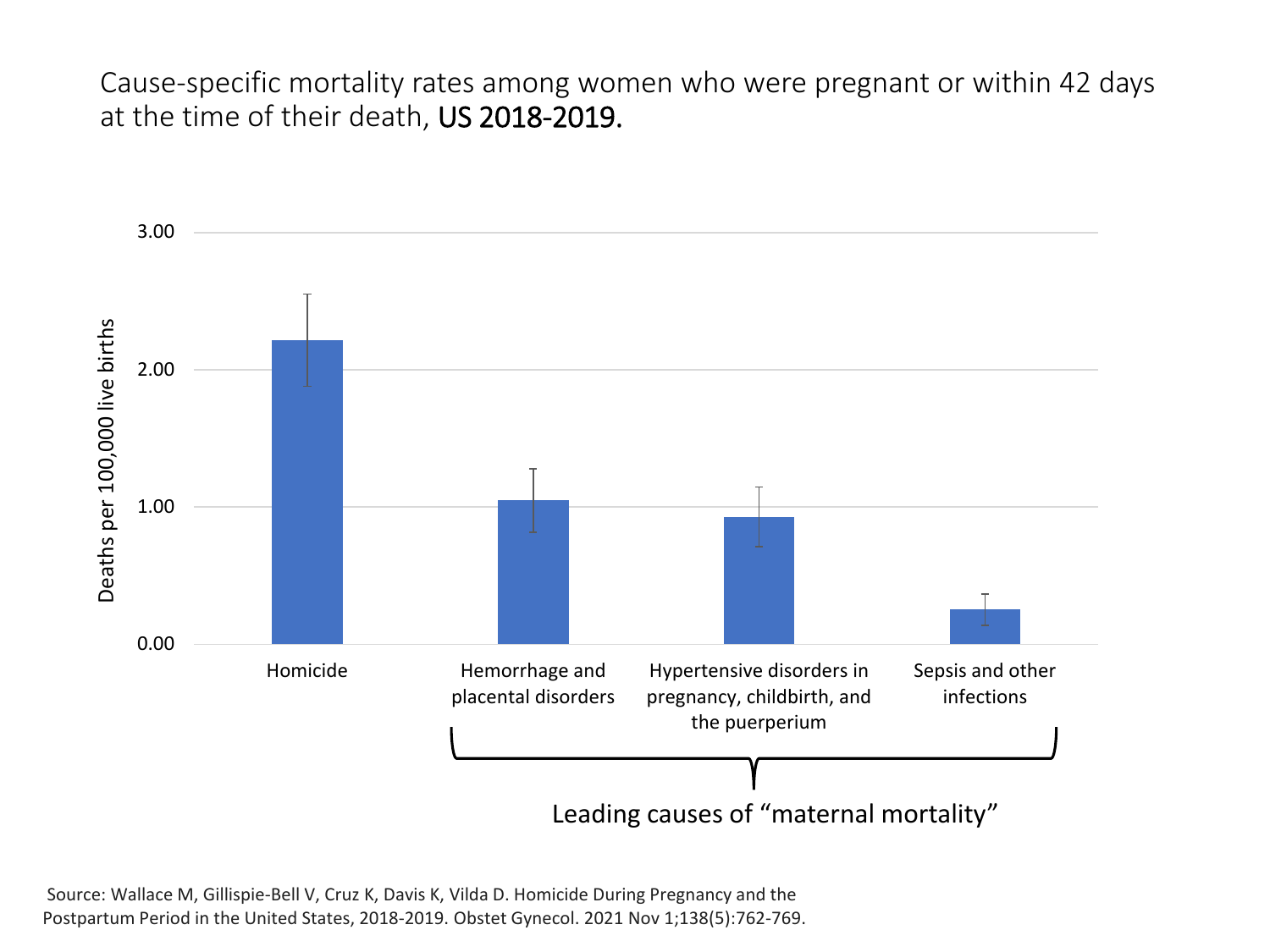## Why does this matter?

- This has been true for decades. It remains true today.
- • Until 2018 year, no national data were available o Key for surveillance, monitoring achievements in reductions
- counted in estimates of maternal mortality • Homicide and other violent causes are, by definition, not
	- $\circ$  Failure to capture the totality of preventable death occurring in the pregnant and postpartum population
- mortality in the US should broaden in scope to include • Growing attention and resources devoted to maternal violent death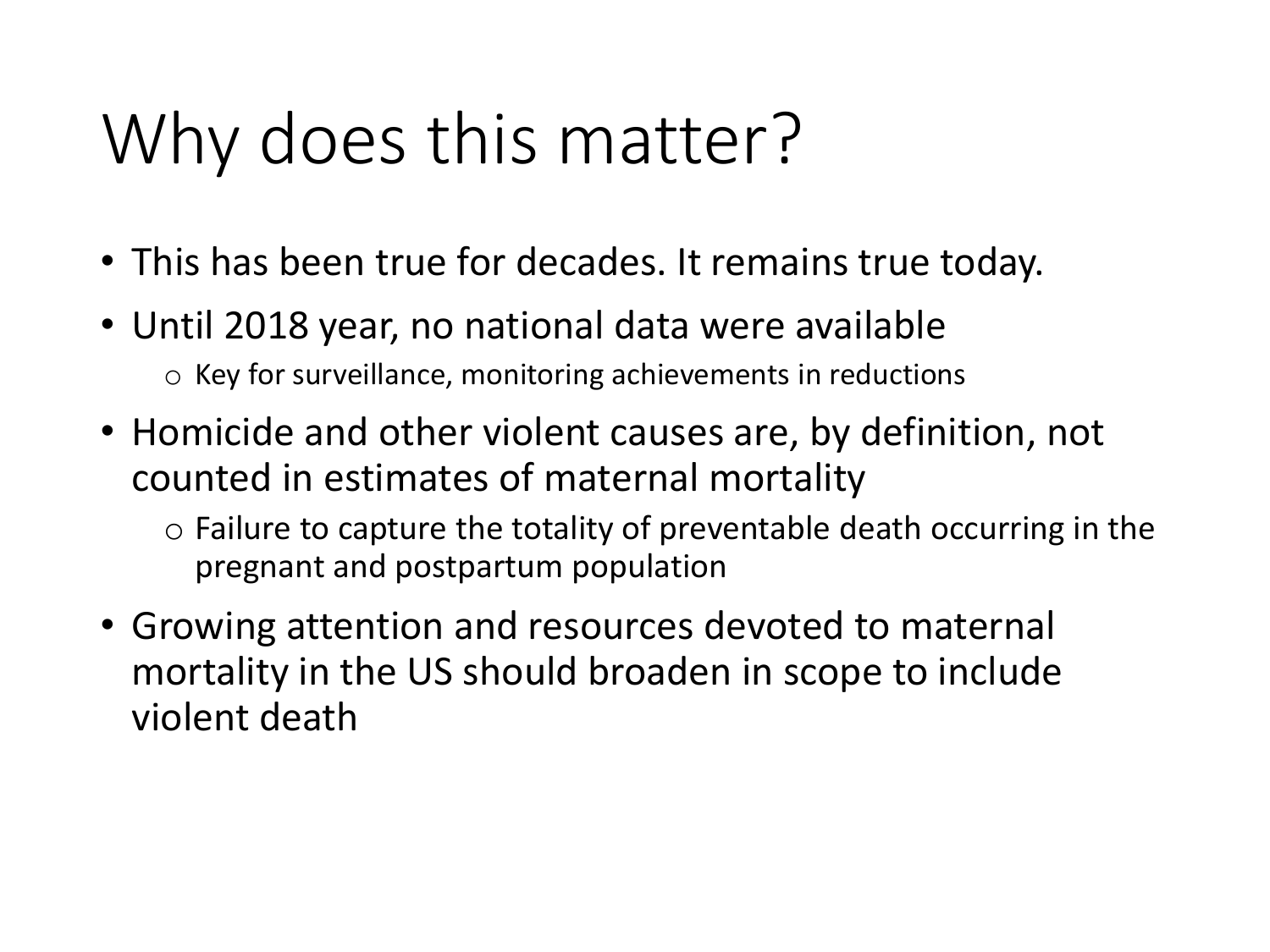## Key point #2

Pregnancy increases a person's risk for homicide

- or -

Women who are pregnant or have recently given birth are more likely to be killed than other women of reproductive age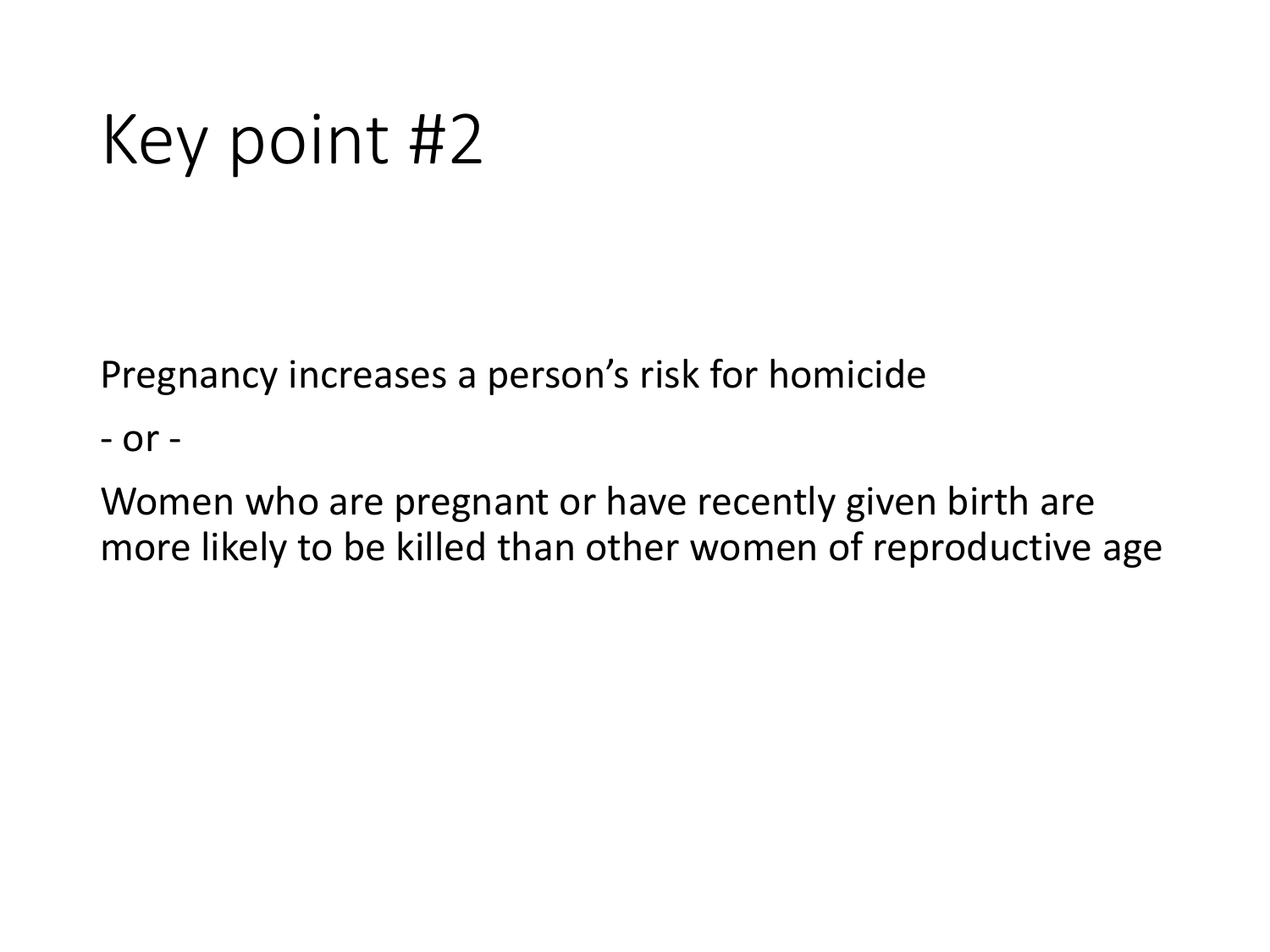## Comparing homicide rates

- • A growing number of studies have shown that pregnant or postpartum compared to women of homicide rates are higher among women who are reproductive age who are neither pregnant or postpartum.
- geography, age and race/ethnicity. • The added risk conferred by pregnancy varies by
- pregnancy and postpartum compared to their non-<br>pregnant, non-postpartum counterparts. • Adolescent persons and Black persons have consistently higher homicide rates during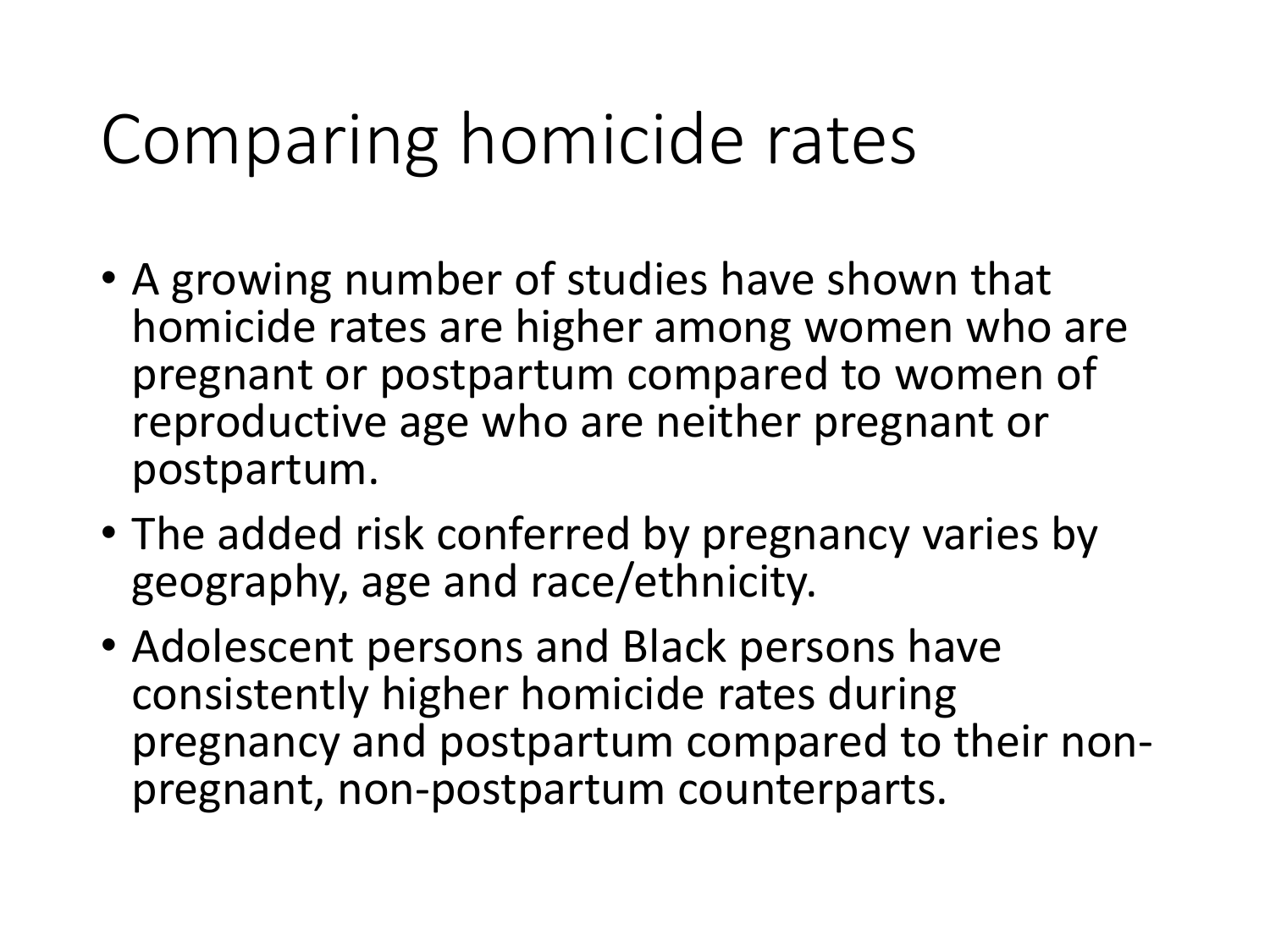Table 2. Homicide Mortality by Pregnancy Status and Victim Characteristics and Mortality Rate Ratios for Risk of Homicide Among Females in the Perinatal Period Compared with Nonpregnant, Nonpostpartum Females of Reproductive Age (10-44 Years) in the United States, 2018-2019

| <b>Characteristic</b>  | <b>Pregnant or Within 1 y</b><br>Postpartum* | <b>Neither Pregnant Nor</b><br>Within 1 y Postpartum <sup>1</sup> | <b>Mortality RR (95% CI)</b> |
|------------------------|----------------------------------------------|-------------------------------------------------------------------|------------------------------|
| <b>Total homicides</b> | $3.62$ (3.19-4.05)                           | $3.12$ (3.03-3.22)                                                | $1.16(1.03-1.31)$            |
| Race and Ethnicity     |                                              |                                                                   |                              |
| Non-Hispanic White     | $2.12(1.66 - 2.58)$                          | $2.12(2.02 - 2.22)$                                               | $(1.00 (0.80 - 1.25))$       |
| Non-Hispanic Black     | 12.47 (10.38-14.56)                          | 8.95 (8.53-9.36)                                                  | $1.39(1.17-1.66)$            |
| Hispanic               | $1.46(0.90-2.02)$                            | $1.44(1.31-1.57)$                                                 | $1.01(0.68-1.50)$            |
| Other <sup>#</sup>     | $3.54(2.23-4.85)$                            | $3.84(3.53 - 4.16)$                                               | $0.92(0.63 - 1.34)$          |
| Age $(y)$              |                                              |                                                                   |                              |
| $10-19$                | 10.12 (6.81-13.42)                           | $1.52(1.40-1.64)$                                                 | $6.67(4.77-9.33)$            |
| $20 - 24$              | $6.77(5.42 - 8.11)$                          | 4.09 (3.81-4.38)                                                  | $1.65(1.34-2.04)$            |
| $25 - 29$              | $2.61(1.93-3.29)$                            | 4.07 (3.79-4.34)                                                  | $0.64(0.49-0.84)$            |
| 30-34                  | $2.24(1.61-2.87)$                            | 4.04 (3.76-4.32)                                                  | $0.56(0.42 - 0.74)$          |
| $35 - 44$              | 2.46 (1.63-3.29)                             | $3.37(3.19-3.55)$                                                 | $0.73(0.52 - 1.03)$          |

 Source: Wallace M, Gillispie-Bell V, Cruz K, Davis K, Vilda D. Homicide During Pregnancy and the Postpartum Period in the United States, 2018-2019. Obstet Gynecol. 2021 Nov 1;138(5):762-769.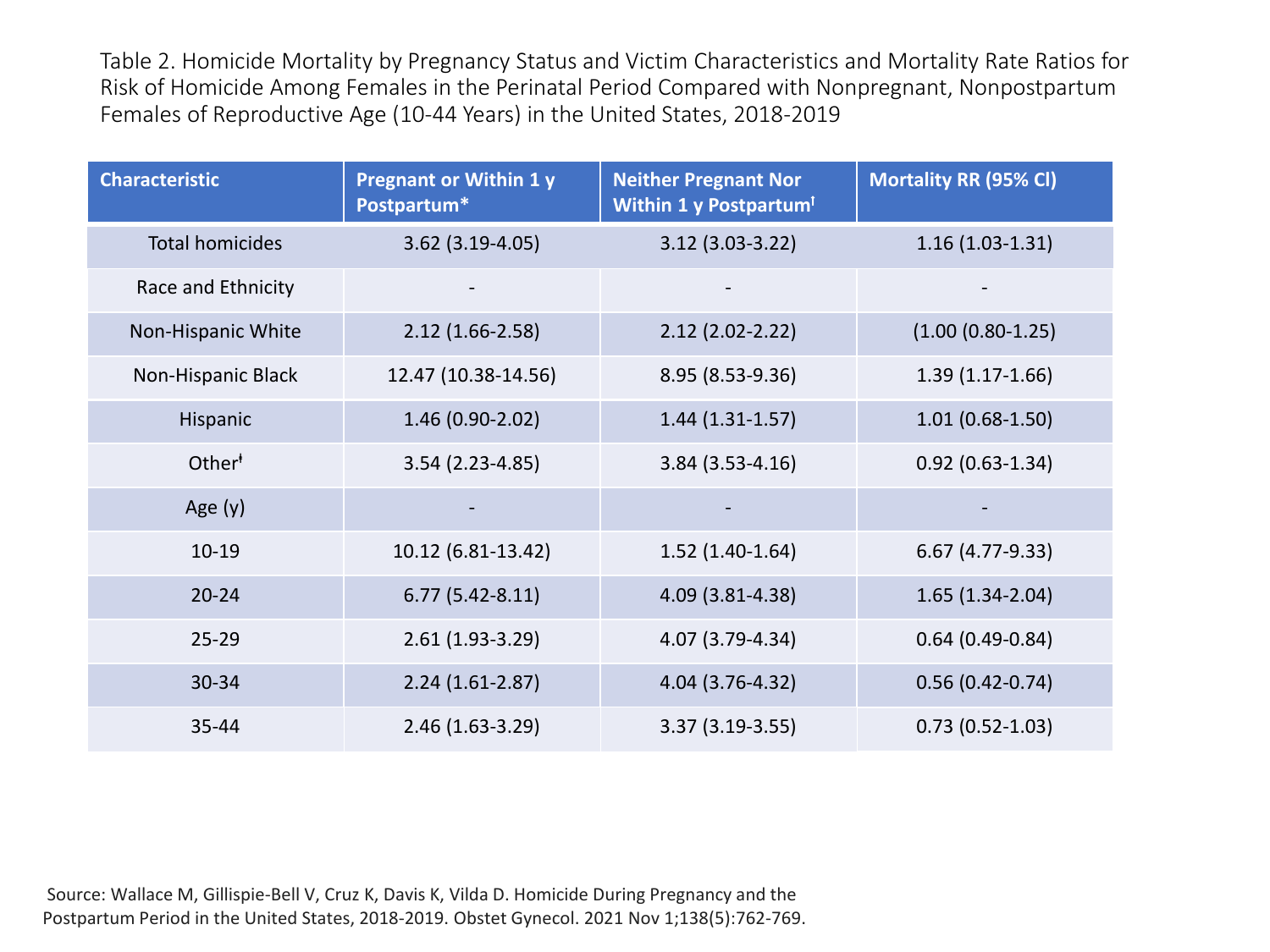Table 2. Homicide Mortality by Pregnancy Status and Victim Characteristics and Mortality Rate Ratios for Risk of Homicide Among Females in the Perinatal Period Compared with Nonpregnant, Nonpostpartum Females of Reproductive Age (10-44 Years) in the United States, 2018-2019 (Continued)

| <b>Characteristic</b>      | <b>Pregnant or Within 1 y</b><br>Postpartum* | <b>Neither Pregnant Nor</b><br>Within 1 y Postpartum <sup>1</sup> | <b>Mortality RR (95% CI)</b> |
|----------------------------|----------------------------------------------|-------------------------------------------------------------------|------------------------------|
| Race-ethnicity and age (y) |                                              |                                                                   |                              |
| Non-Hispanic White         |                                              | $\overline{\phantom{a}}$                                          | $\overline{\phantom{a}}$     |
| $10 - 24$                  | 4.05 (2.62-5.47)                             | $1.35(1.23-1.48)$                                                 | $2.99(2.08-4.30)$            |
| $25 - 29$                  | $1.76(0.99-2.54)$                            | $2.52$ (2.23-2.81)                                                | $0.70(0.33-1.10)$            |
| 30-44                      | $1.58(1.02-2.13)$                            | $2.71(2.53-2.88)$                                                 | $0.58(0.41-0.83)$            |
| Non-Hispanic Black         |                                              |                                                                   |                              |
| $10 - 24$                  | 21.09 (16.25-25.93)                          | $7.63(7.05-8.21)$                                                 | $2.77(2.17-3.52)$            |
| $25 - 29$                  | $9.62(6.28-12.95)$                           | 11.93 (10.72-13.14)                                               | $0.81(0.56-1.16)$            |
| 30-44                      | 7.63 (4.99-10.27)                            | $9.21(8.56-9.85)$                                                 | $0.83(0.58-1.18)$            |

 Source: Wallace M, Gillispie-Bell V, Cruz K, Davis K, Vilda D. Homicide During Pregnancy and the Postpartum Period in the United States, 2018-2019. Obstet Gynecol. 2021 Nov 1;138(5):762-769.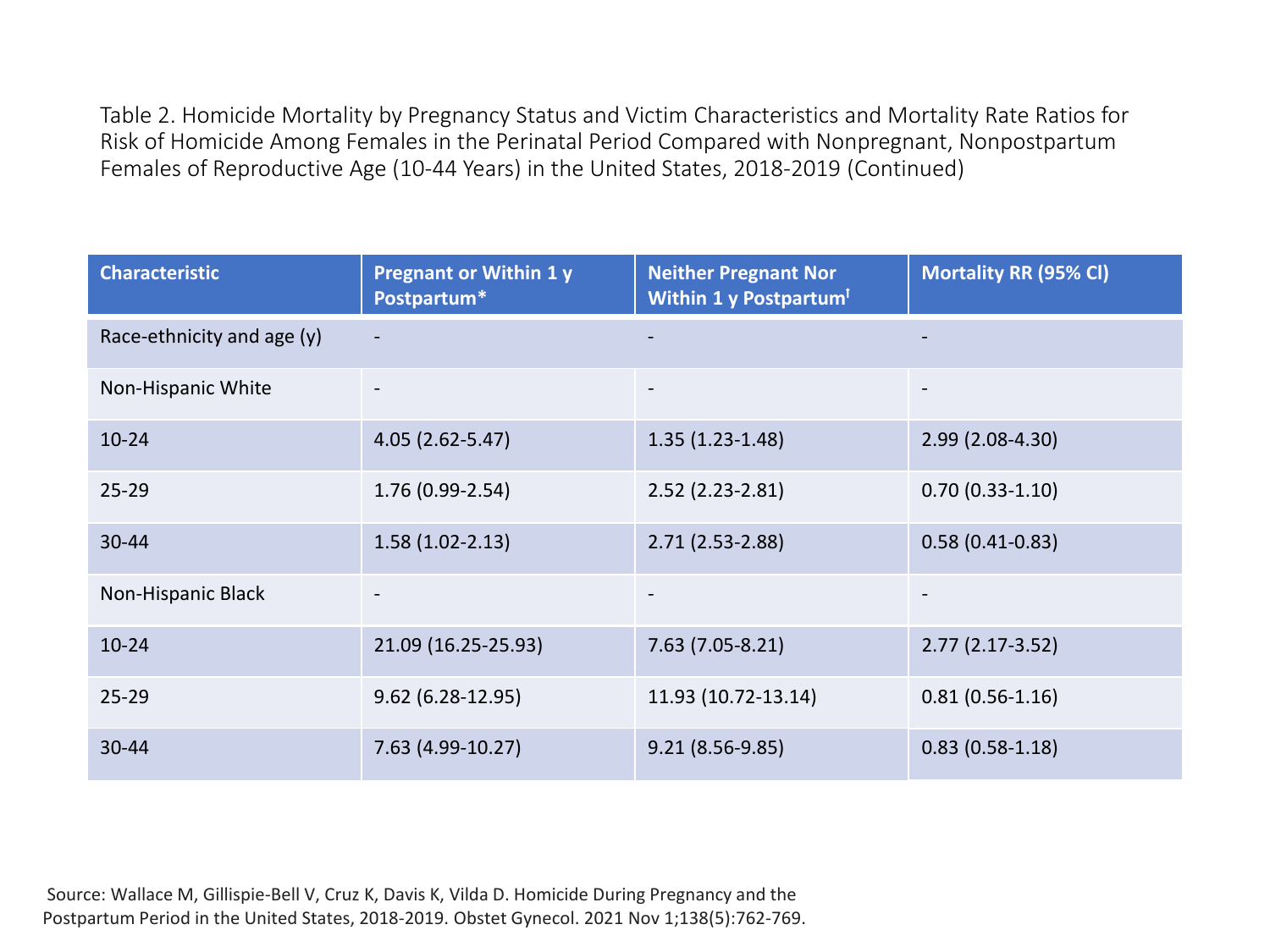Pregnancy-associated homicide rates (deaths per 100,000 live births) and 95% confidence intervals among persons aged 10-44 by race/ethnicity and age, United States 2020.



#### **Deaths per 100,000 live births**

Source: Wallace M analysis of the 2020 mortality file provided by the National Center for Health Statistics (unpublished).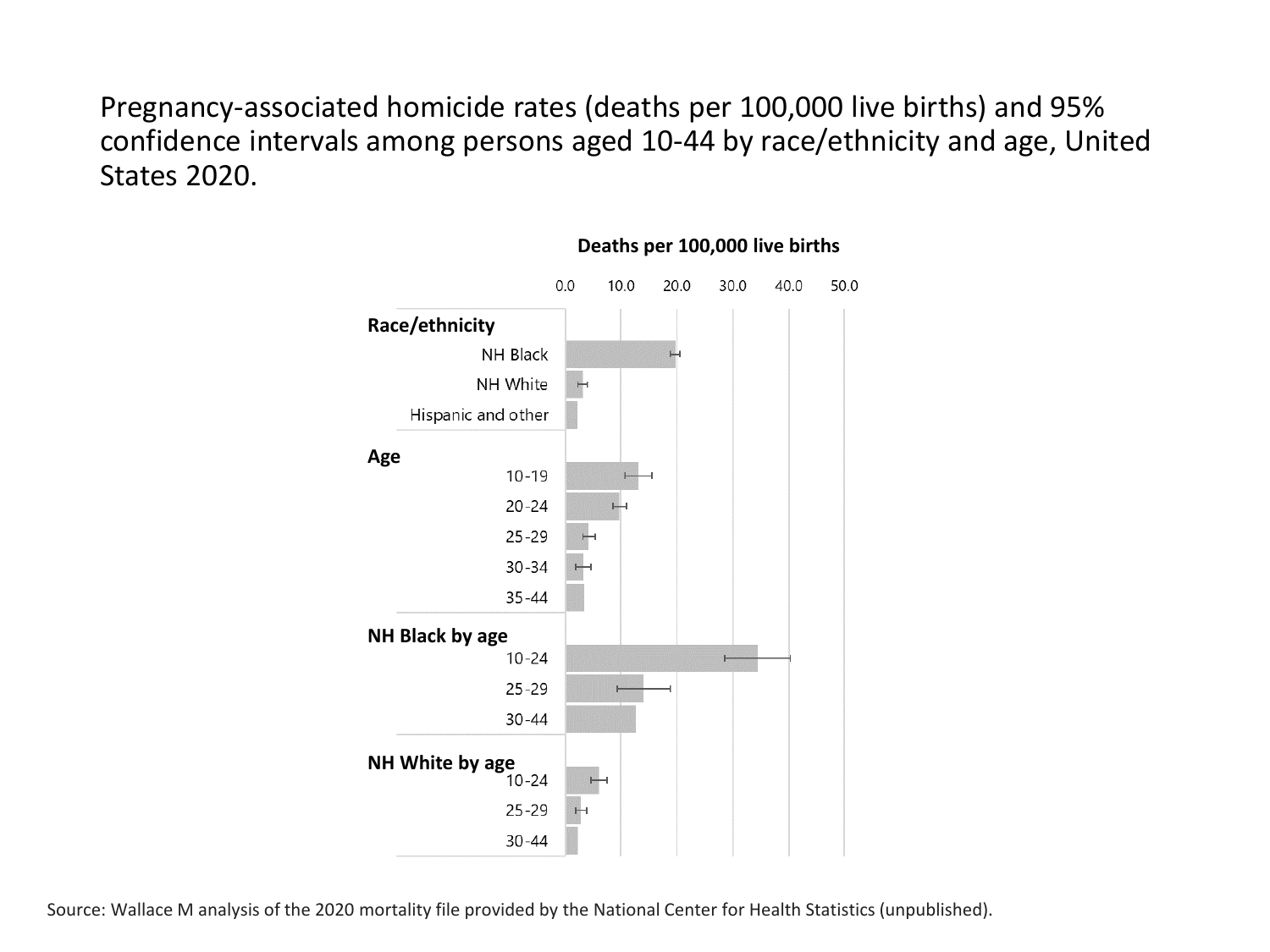## Why are there inequities?

- Inequities in unplanned pregnancy/bodily autonomy
	- $\cdot$   $\rightarrow$  added stress and conflict between intimate partners
		- Unplanned pregnancy associated with nonfatal partner violence.
- • Interpersonal, systemic, structural racism
	- Root causes of violence
	- Higher rates of unintended pregnancy Barriers to accessing timely and respectful prenatal care
		- Racial discrimination in the delivery of care
		- Negative perception of health care systems (later entry)
		- • Missed opportunity for identification (screening) and linkage to survivor prevention services and resources.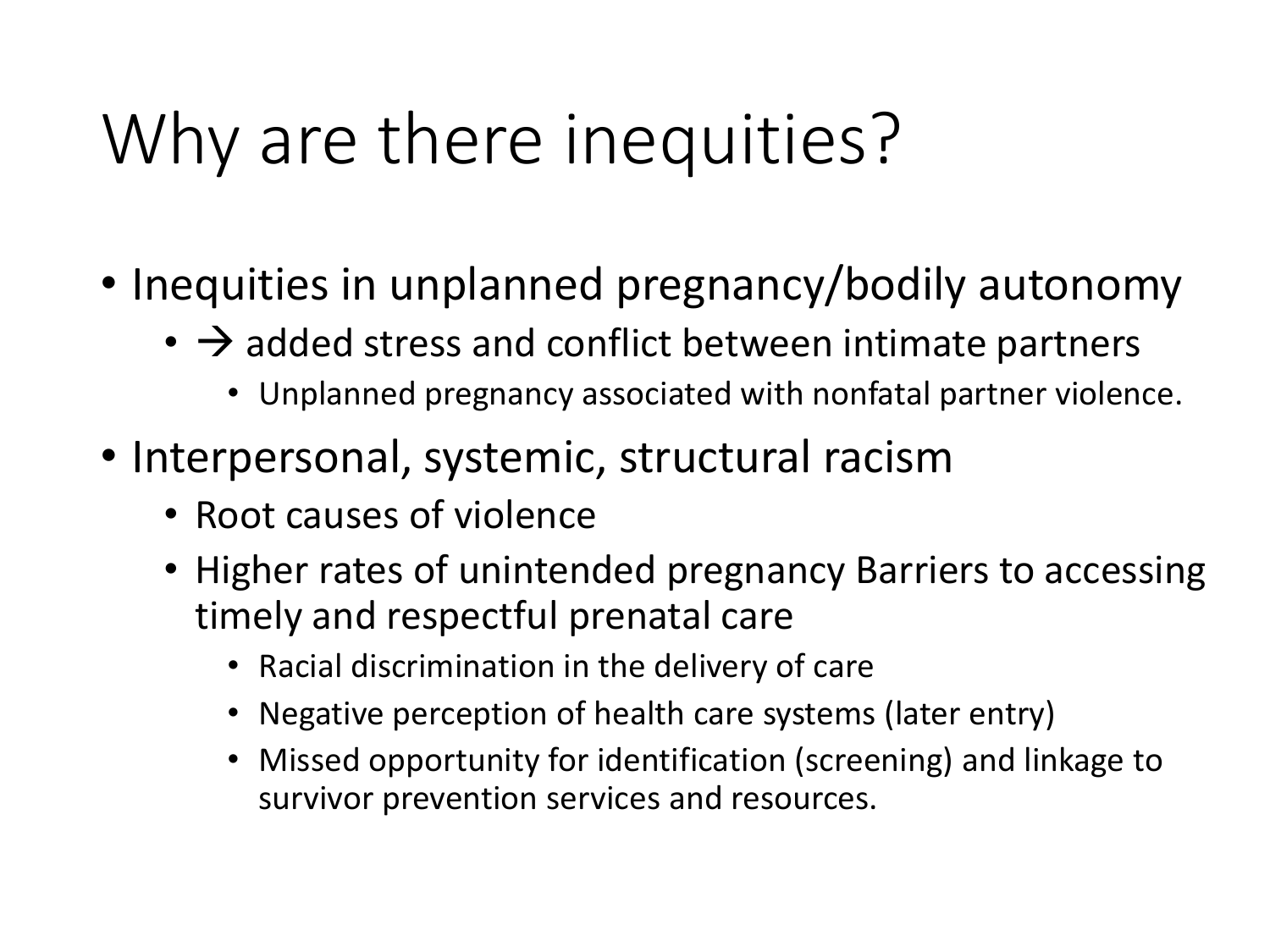## Key point #3

Most maternal homicides are committed by an intimate partner, and most involve firearms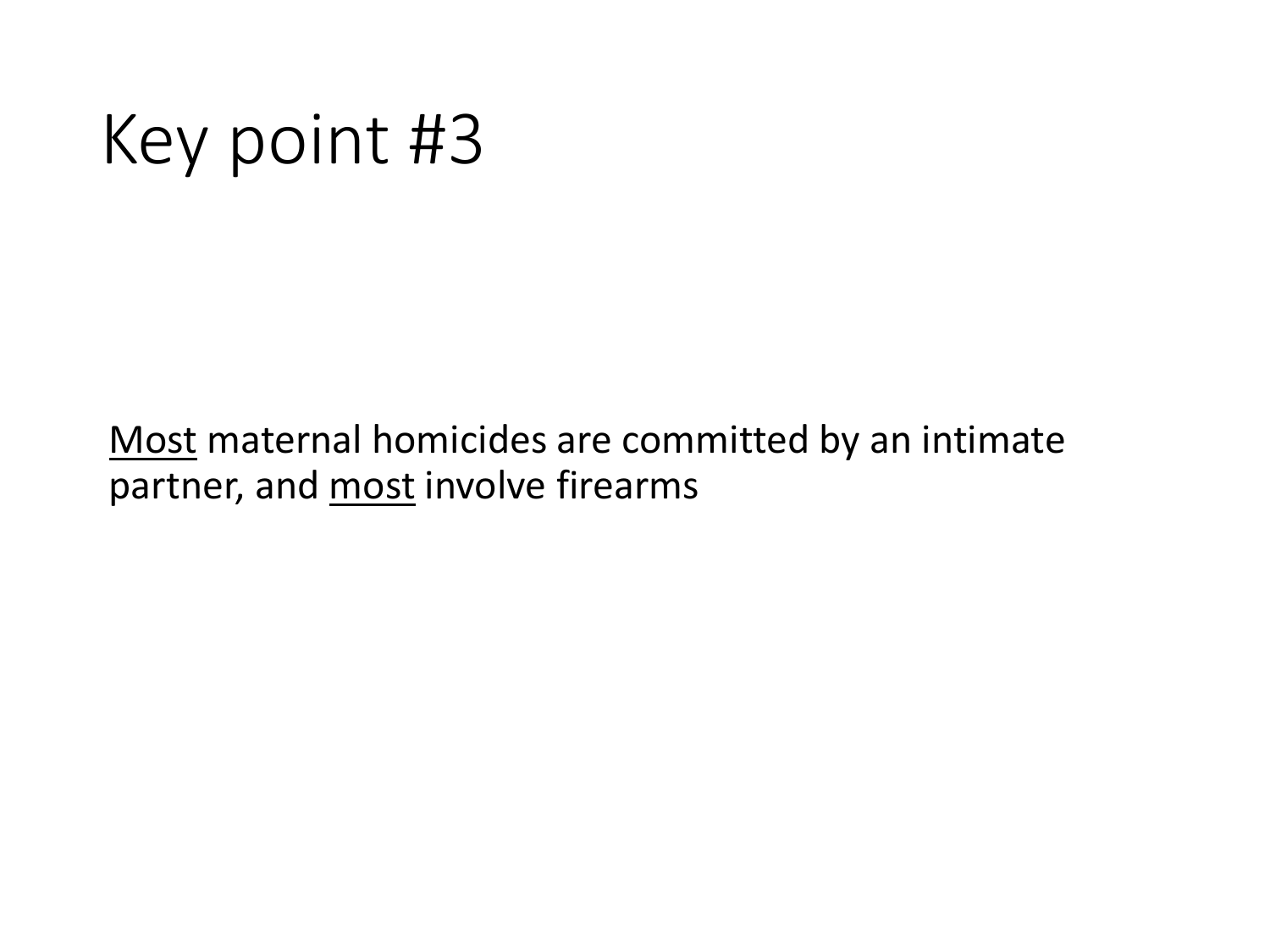#### Intimate partner violence and firearms

- are known\* to involved intimate partner violence • About 60-70% of pregnancy-associated homicides
- About 70% of pregnancy-associated homicides involve firearms
- Research has shown that:
	- $\circ$  A gun in the home is a key factor in escalation of nonfatal spousal abuse to homicide.
	- $\circ$  Abusers who possess guns inflict the most severe abuse such that gun-ownership by an abuser may increase risk of homicide by other means.
	- $\circ$  Rates of firearm-related intimate partner homicide are greatest in states where firearm prevalence is highest.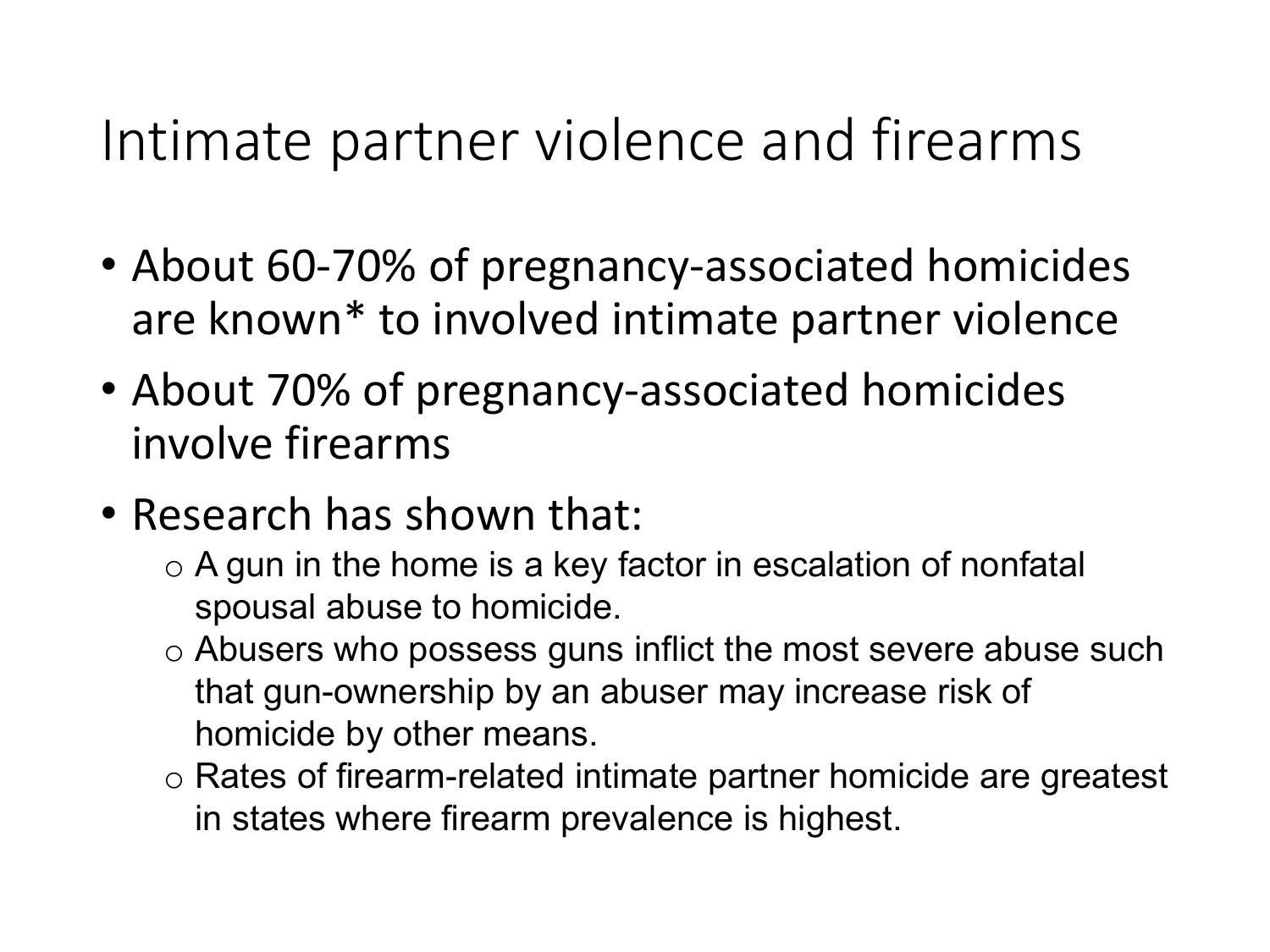#### What can be done?

- Identify and address homicide with the same imperative and rigor given to obstetrically caused deaths
	- o Violent maternal death review committees make recommendations for intervention at individual, interpersonal, institutional, community, policy, and systems levels.
	- Programs to Reduce Maternal Deaths due to Violence is a promising initiative! o Office on Women's Health State, Local, Territorial, and Tribal Partnership
- **Maternal mortality and violent maternal death share root causes, e.g.** 
	- o Income inequality associated with both
		- • (see Vilda, et al. 2019 in *Social Science and Medicine Population Health*; Dyer et al., 2022 in press at *Violence Against Women*)
	- o Community violence associated with both
		- (see Wallace, et al. 2020 in *Journal of Women's Health*)
	- $\circ$  Structural racism associated with both
		- (see Dyer, et al. 2021 in *Maternal and Child Health Journal*)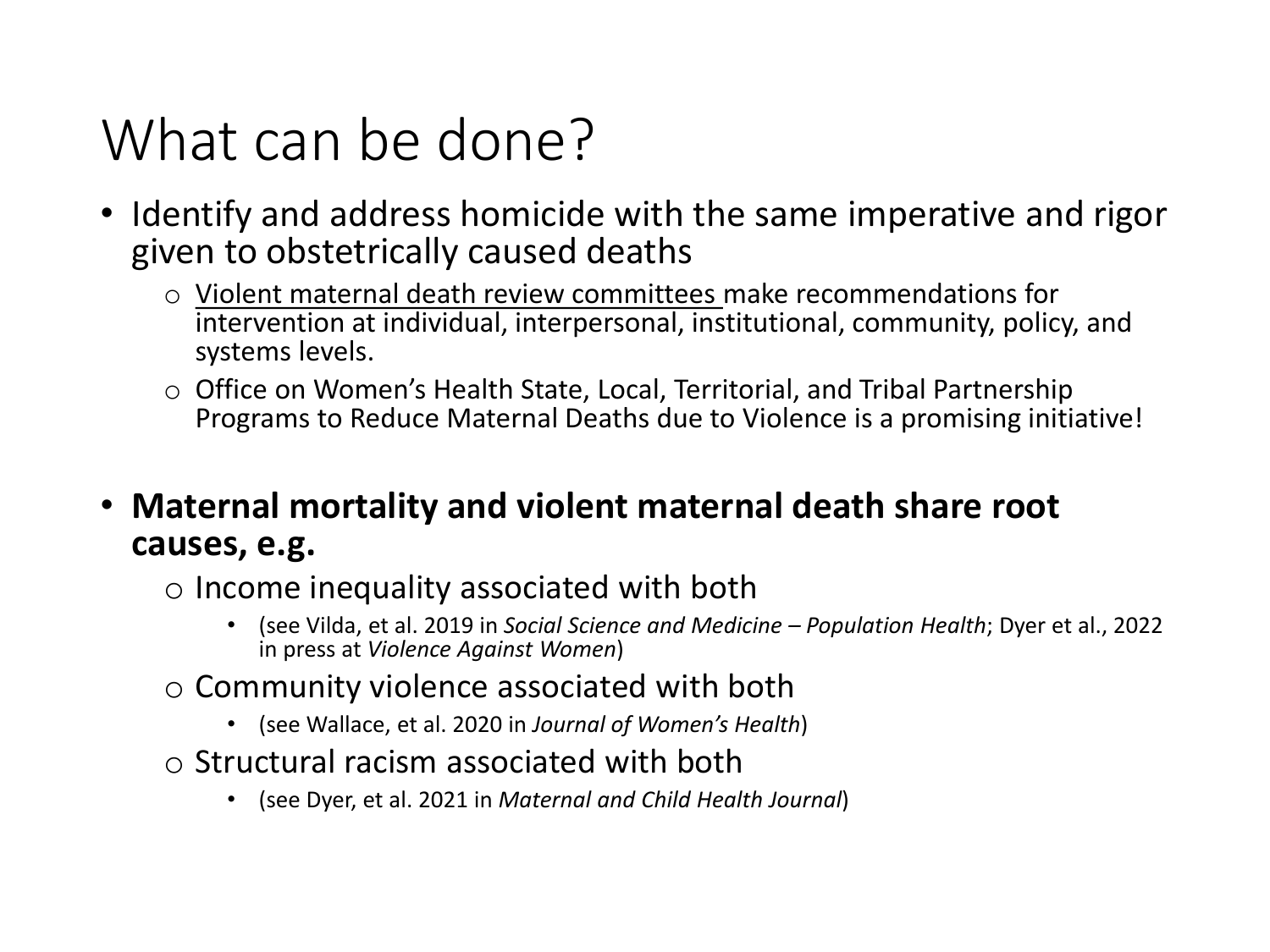#### What can be done? (Cont. 1)

- • Address health and social system failures:
	- $\circ$  Longstanding recommendations for universal screening for intimate partner violence during pre- and postnatal care have been inadequate
	- $\circ$  Lack of universal procedures for responding to positive screens in effective and non-punitive ways
	- o Care coordination and communication failures between Emergency Departments and OB/GYN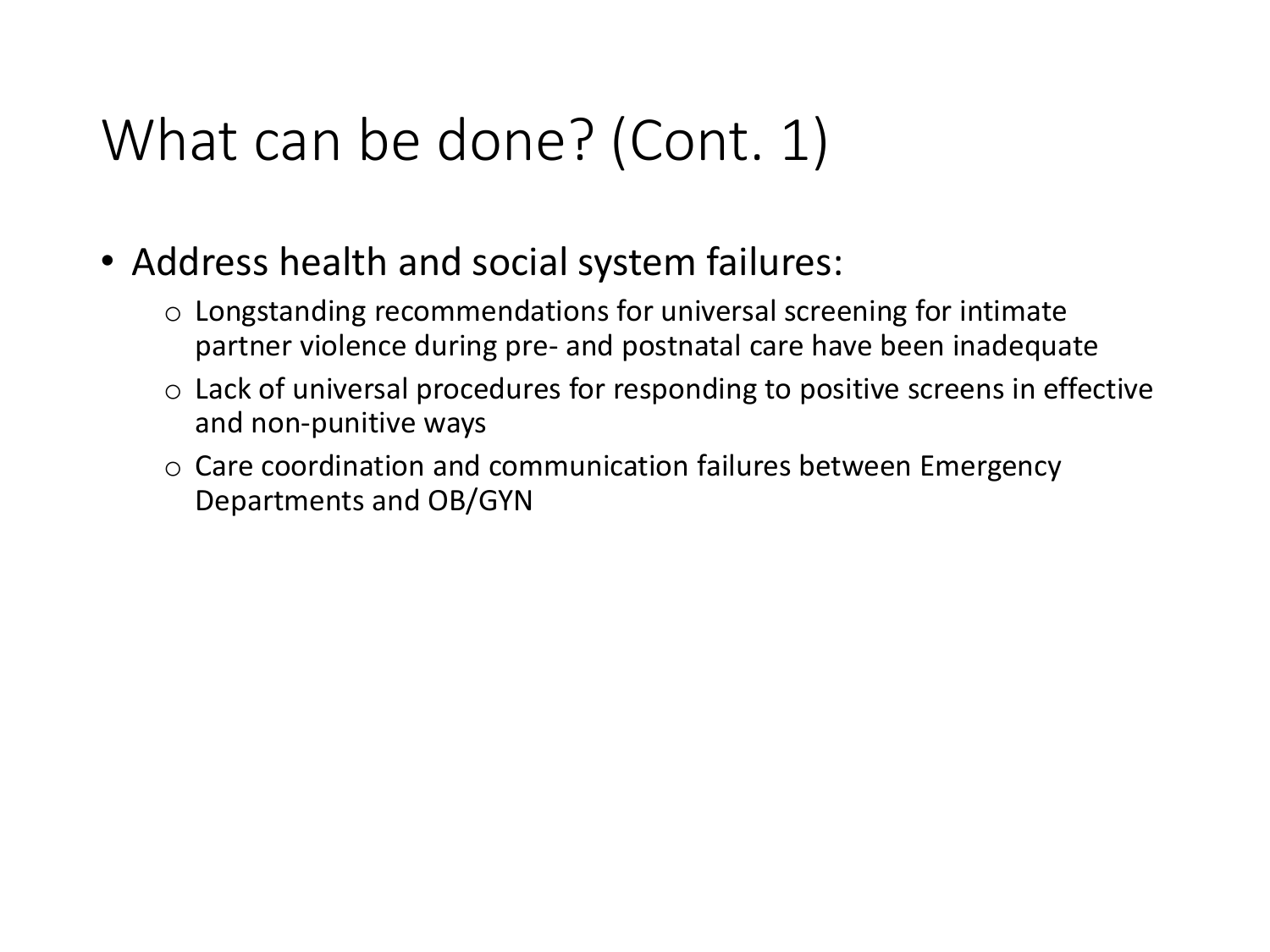# What can be done? (Cont. 2)

 • Restrict possession of and access to firearms by persons convicted of domestic violence or under domestic violence restraining orders

Maeve E. Wallace, Dovile Vilda, Katherine P. Theall, and Charles Stoecker

By Maeve E. Wallace, Dovile Vilda, Katherine P. Theall, and Charles Stoecker<br>
Pireal March Relinquichment Laws **Firearm Relinquishment Laws Associated With Substantial Reduction In Homicide Of Pregnant And Postpartum Women** 

HEALTH AFFAIRS 40, NO. 10 (2021 ): 1- 9 02021 Project HOPE-The People-to-People Health Foundation, Inc.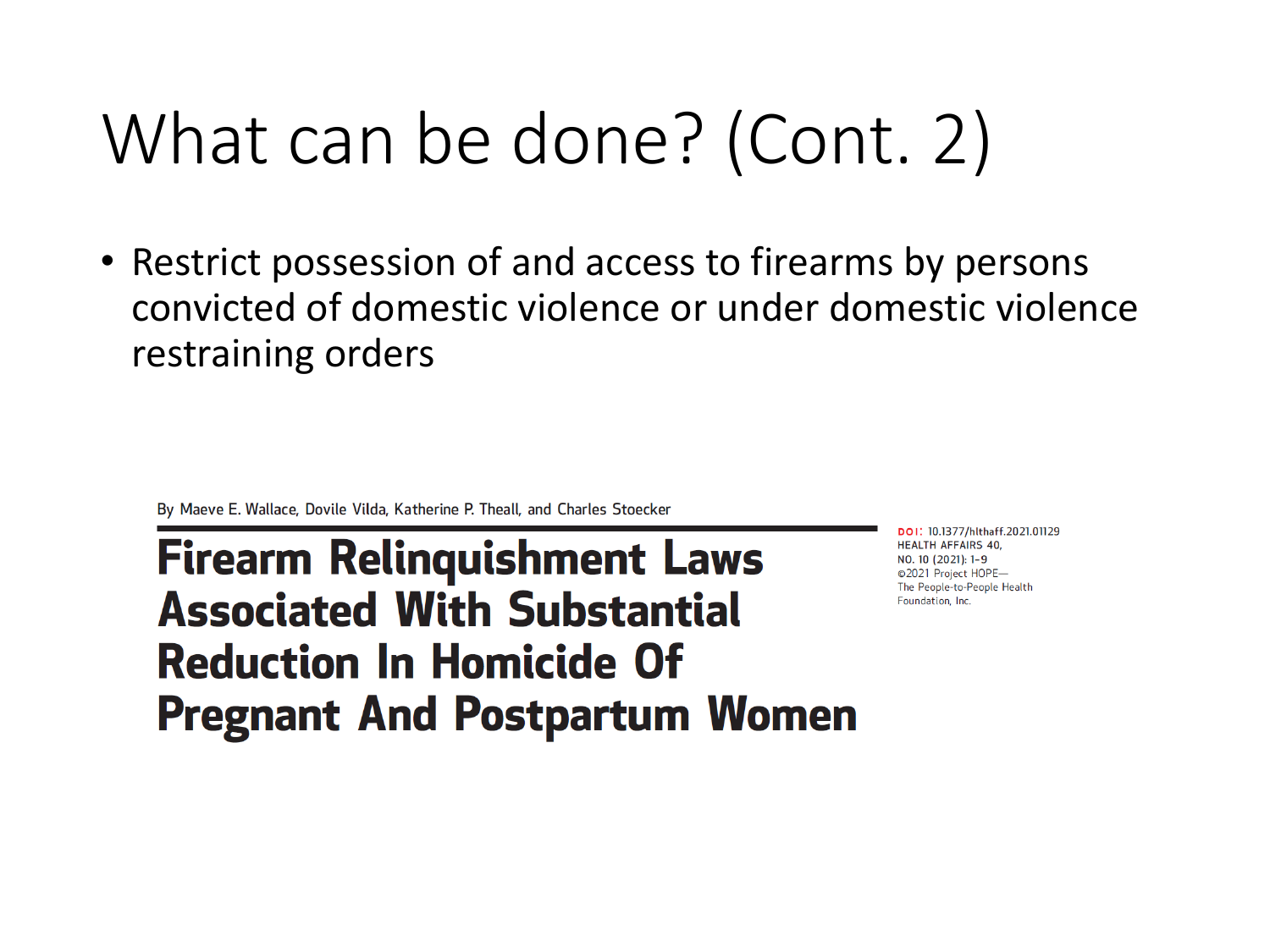#### What can be done? (Cont. 3)

 • Guarantee bodily autonomy and the right to decide when and whether to become pregnant and/or carry a pregnancy to term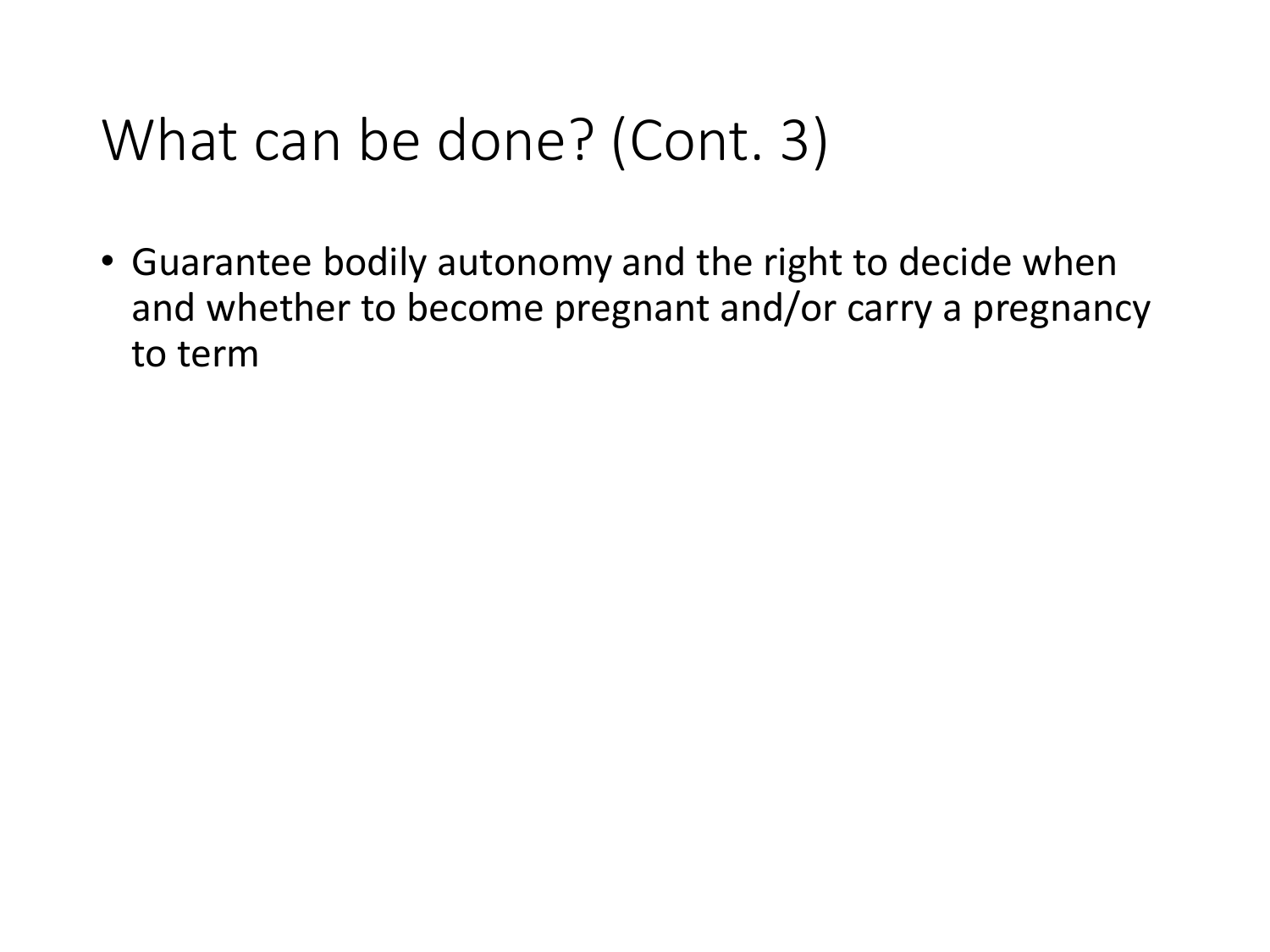#### What can be done? (Cont. 4)

- Racial inequities in both maternal mortality and pregnancyassociated homicide are a manifestation of societal failures to address social inequalities and structural racism.
	- o Eliminate explicit and implicit racism in health care and other societal systems
	- $\circ$  Pass policies that ensure the equitable distribution of health promoting resources and opportunities in the places that women live and work